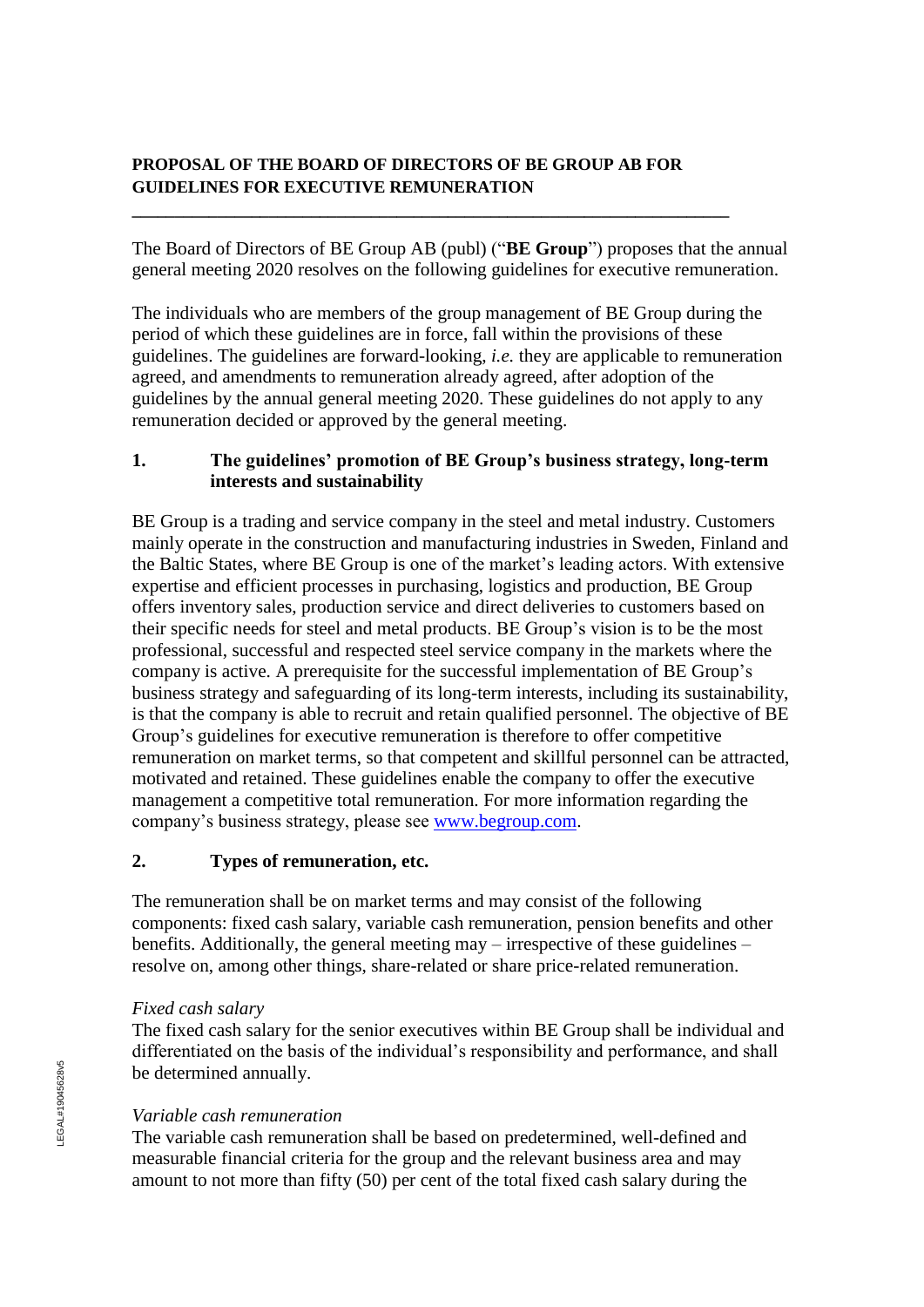measurement period for the criteria. The criteria for variable cash remuneration shall mainly relate to the group's and the business area's respective underlying operating result and, in addition, individual criteria may be established. The criteria shall be designed so as to contribute to BE Group's business strategy and long-term interests, including its sustainability, by for example being linked to the business strategy or promoting the senior executive's long-term development within BE Group. The satisfaction of criteria for awarding variable cash remuneration shall be measured over a period of one year.

#### *Pension benefits*

For the CEO and other senior executives, pension benefits shall be premium defined. Variable cash remuneration shall not qualify for pension benefits. The pension premiums for premium defined pension shall amount to not more than 30 per cent of the fixed annual cash salary.

#### *Other benefits*

Other benefits may include, for example, life insurance, health and medical insurance, company cars and housing allowance. Such benefits may amount to not more than 10 per cent of the fixed annual cash salary.

#### *Foreign employments*

For employments governed by rules other than Swedish, pension benefits and other benefits may be duly adjusted for compliance with mandatory rules or established local practice, taking into account, to the extent possible, the overall purpose of these guidelines.

## **3. Criteria for awarding variable cash remuneration, etc.**

The remuneration committee shall prepare, monitor and evaluate matters regarding variable cash remuneration. After the measurement period for the criteria for awarding variable cash remuneration has ended, it shall be determined to which extent the criteria have been satisfied. Evaluations regarding fulfilment of financial criteria shall be based on established financial information for the relevant period. Remuneration to the CEO shall be resolved by the Board of Directors. Remuneration to other senior executives shall be resolved by the CEO, after consulting the remuneration committee.

Variable cash remuneration can be paid after the measurement period has ended or be subject to deferred payment. The Board of Directors shall have the possibility, under applicable law or contractual provisions, to in whole or in part reclaim variable remuneration paid on incorrect grounds (claw-back).

## **4. Employment term and termination of employment**

The notice period may not exceed twelve months if notice of termination of employment is made by the company. Fixed cash salary during the period of notice and severance pay may together not exceed an amount equivalent to the fixed cash salary for twelve months for the CEO and other senior executives. The period of notice may not exceed six months without any right to severance pay when termination is made by the executive.